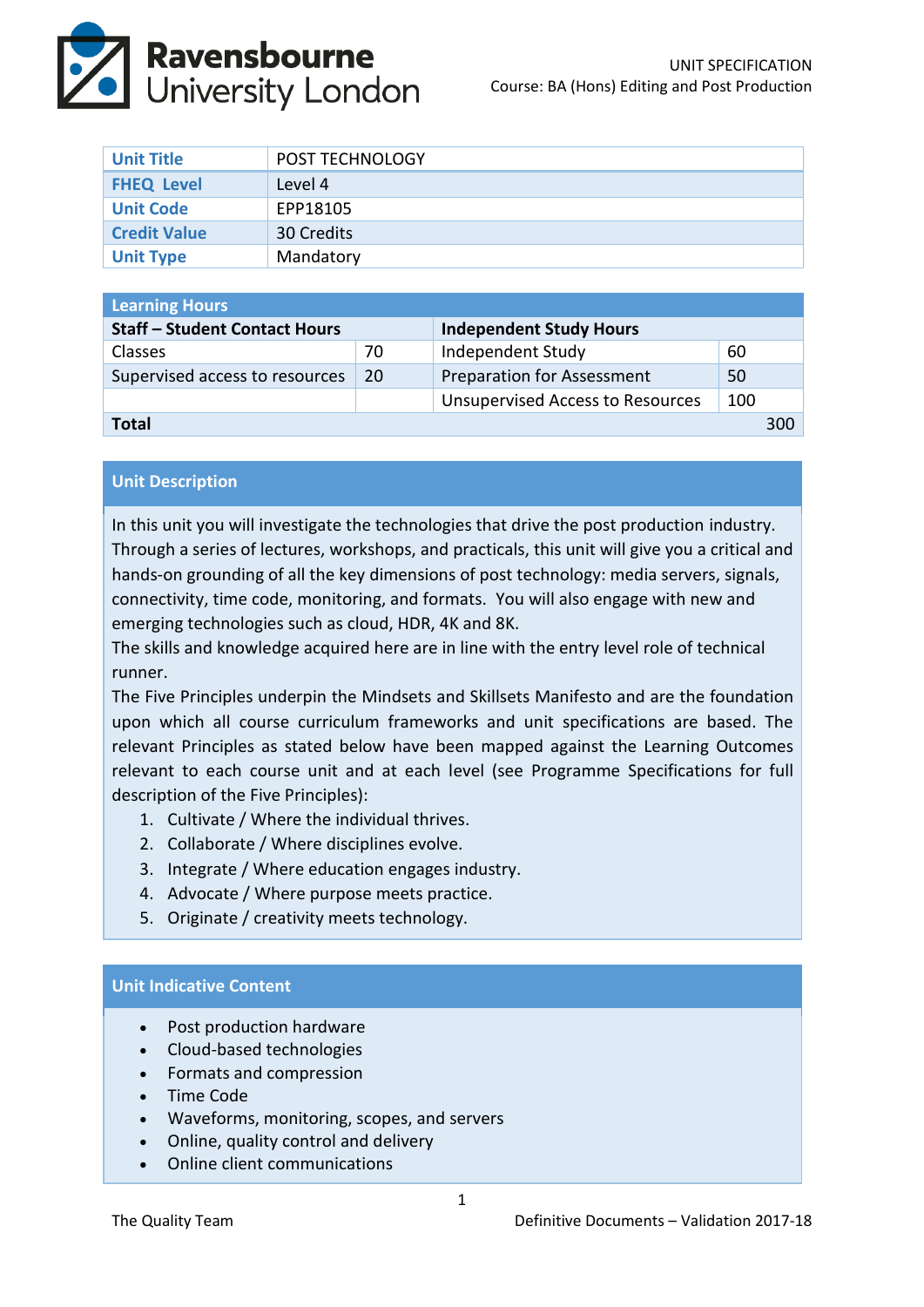## **Unit Aims**

To understand the interconnectivity of post production technology

Understanding of technical specs for different platforms.

Ability to operate and understand video/audio signals, media servers and file formats.

To adopt a professional attitude to working

### **Unit Learning Outcomes**

### **LO 3 Development/Prototyping**

Demonstrate a range of tests and solutions, informed by knowledge of the principles of the creative process.

**Related Principle: INTEGRATE**

#### **LO 4 (Pre) Production**

Identify, select and apply an appropriate selection of processes, materials and methods that inform creative and academic practice.

### **Related Principle: COLLABORATE**

## **LO 7 Employability**

Evidence nurturing professional transferable and employability skills, including the ability to manage time and work to clear briefs and deadlines, respond to set goals, and communicate effectively.

**Related Principle: CULTIVATE**

## **Learning and Teaching Methods**

This unit will be delivered using a combination of:

- Briefings
- Lectures
- Project work
- Workshops
- Debate
- Online activity
- Group presentations and critiques
- Self-directed independent study